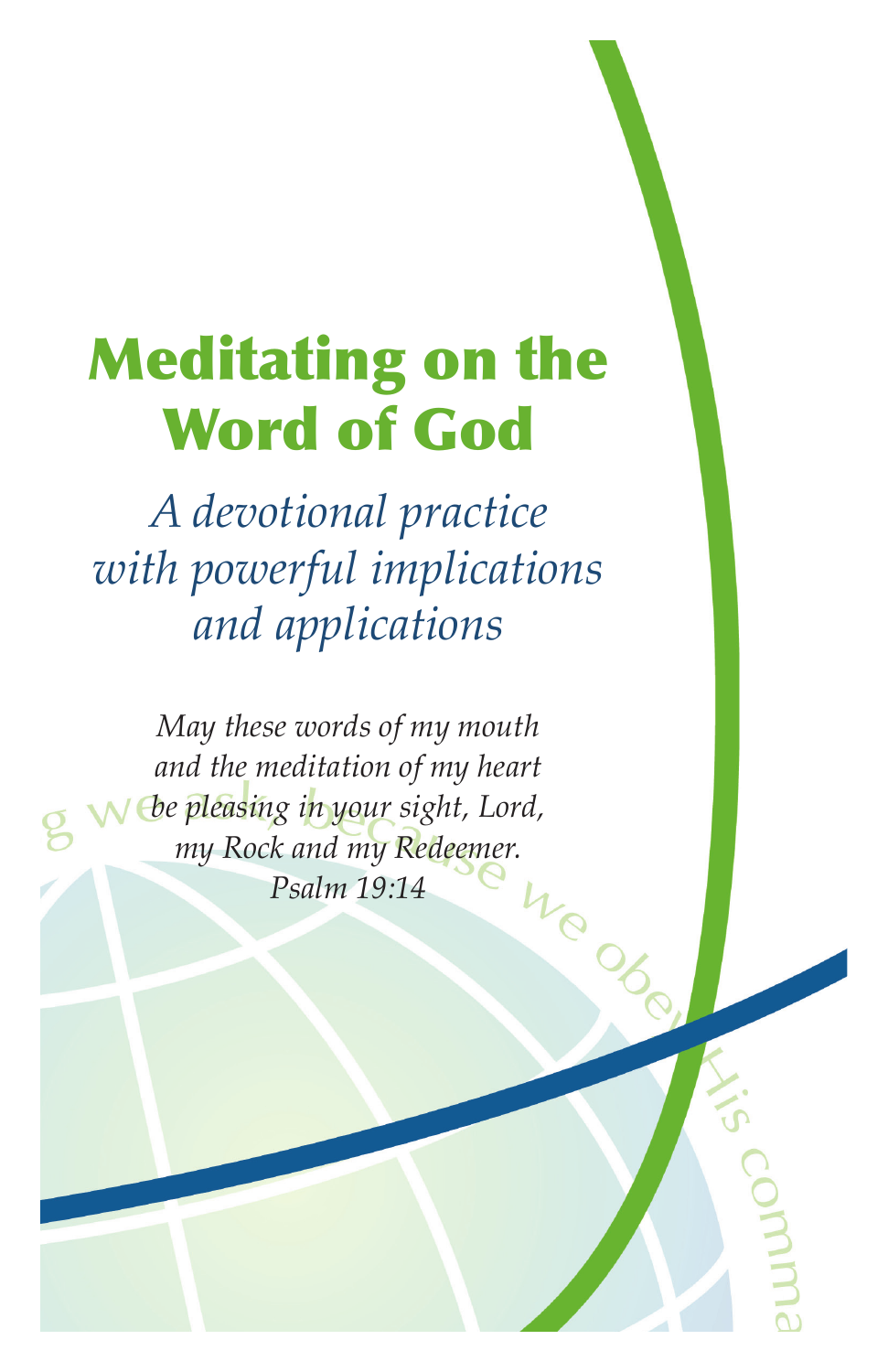**ASK NETWORK** is founded on the Word of God. The passage in Ephesians 6 describing the Armor of God closes with these verses: **Take the helmet of salvation and the sword of the Spirit, which is the word of God. And pray in the Spirit on all occasions with all kinds of prayers and requests. With this in mind, be alert and always keep on praying for all the Lord's people.** (Ephesians 6:17-18) **The helmet of salvation** is descriptive of Christians having the mind of Christ. **The Sword of the Spirit, which is the Word of God,** is the full counsel of scripture. **To pray in the Spirit** is to be enlightened, empowered and enabled in our intercession. In ASK Network, as believers in the Lord Jesus Christ, we trust we have His mind as we wait on Him with the Word open, reliant on the Holy Spirit.

**THIS BOOKLET** is intended to be instructional in the personal devotional practice of meditating on the Word of God; giving some practical suggestions on how to enrich your times of meditation, and how to apply your meditation in ASKing.

#### THE DEVOTIONAL PRACTICE OF BIBLICAL MEDITATION

If someone develops the practice of meditating on the Word as a personal discipline in their devotional life, they will become practiced in hearing God's voice through His Word. Duncan Campbell taught that it is good to go through the Word, but it is more important the Word goes through us, as it does when we take time for Biblical Meditation. This has been described as the digestive faculty of the soul; which helps us understand the way the Word can become part of us. One way to understand this is to imagine your hand. Think of your fingers as representing ways we learn from the Word of God: maybe Bible Study, Teaching, Memorizing and Singing. You can balance a Bible quite well on four fingers. However, to get a grip you will need your thumb, which can represent the depth of understanding that comes through Biblical Meditation. You could never hold a Bible with just a thumb, but with fingers and thumb together you have hold on the Word of God in such a way it is not easily taken from you.

#### **One definition of Biblical meditation is "the practice of pondering, considering, and reflecting on scripture."**

Jim Packer says this: *Meditation is the activity of calling to mind and thinking over, and dwelling on, and applying to oneself, the various things that one knows*  about the works and ways and purposes and promises of God. It is an activity of *holy thought, consciously performed in the presence of God, under the eye of God, by the help of God, as a means of communion with God. Its purpose is to clear one's mental and spiritual vision of God and to let His truth make its full and proper impact on one's mind and heart.* 

A.W. Tozer describes the devotional practice of Biblical Meditation like this: *It*  is important we get still to wait on God. And it is best we get alone with God, *preferably with our Bible outspread before us. Then if we will we may draw near*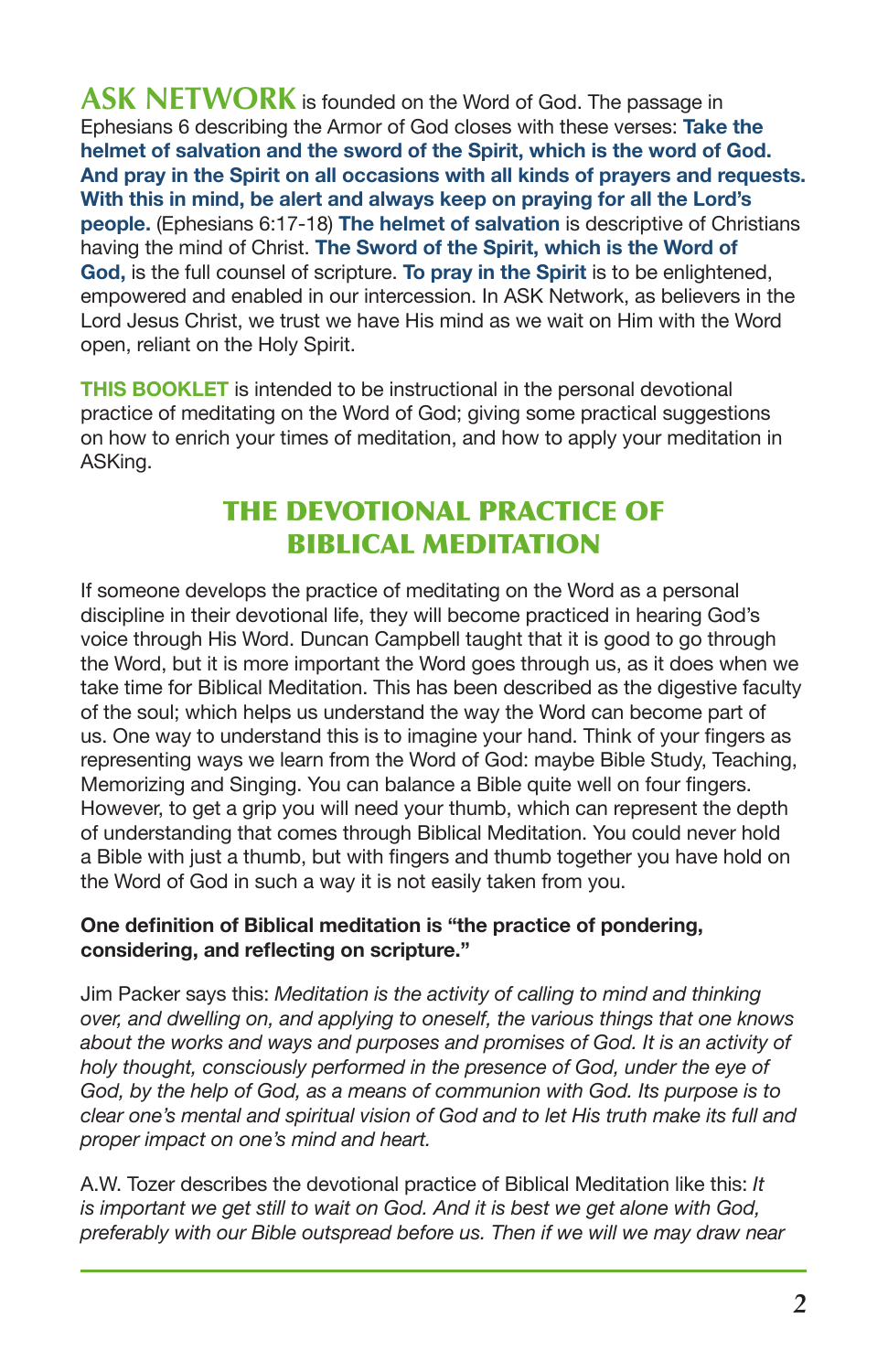*to God to begin to hear Him speak to us in our hearts. I think for the average person the progressions will be something like this: first a sound, as of a Presence walking in a garden. Then a voice, more intelligible, but still far from clear. Then a happy moment when the Spirit begins to illuminate the scriptures, and that which has been only a sound, or at best a voice, now becomes an intelligible word,*  warm and intimate and clear as a word of a dear friend. Then will come life and *light, and best of all, ability to see and rest in and embrace Jesus Christ as Savior and Lord of all.*

It is clear that those who make Biblical Meditation a habitual practice, have deep and rewarding experiences with the Lord. In ASK Network it is our desire to draw close to the Lord, to hear His voice through His Word and by the Holy Spirit, both as preparation for ASKing but also as a means of being Spirit-led in that ASKing. When a person meditates on the Word of God, their mind will be full of deep thoughts about God, His character and His ways, forgetting about themselves. This is very different from Transcendental Meditation that encourages the emptying of one's mind of thoughts but is inevitably self-orientated.

## BIBLICAL REFERENCES TO MEDITATION

There are only 21 explicit uses of the words meditate or meditation in scripture (NIV). Here are some key ones:

- Keep this Book of the Law always on your lips; meditate on it day and night, *so that you may be careful to do everything written in it. Then you will be prosperous and successful.* Joshua 1:8
- *Blessed is the one ...* whose delight is in the law of the Lord, and who *meditates on His law day and night.* Psalm 1:1-2
- Within your temple, O God, we meditate on your unfailing love. Psalm 48:9
- My mouth will speak words of wisdom; the meditation of My heart will give you *understanding.* Psalm 49:3
- May my meditation be pleasing to Him, as I rejoice in the Lord. Psalm 104:34
- Oh, how I love Your law! I meditate on it all day long. Your commands are *always with me and make me wiser than my enemies. I have more insight than all my teachers, for I meditate on Uour statutes.*  Psalm 119:97-99

However, the concept of waiting on the Lord, seeking Him, resting in His presence, communing intimately with Him, considering Him and His words, gathering, seeking, feasting and so on, is woven throughout scripture. Here are just a few examples or images of this:

■ The daily gathering of manna according to need. Exodus 16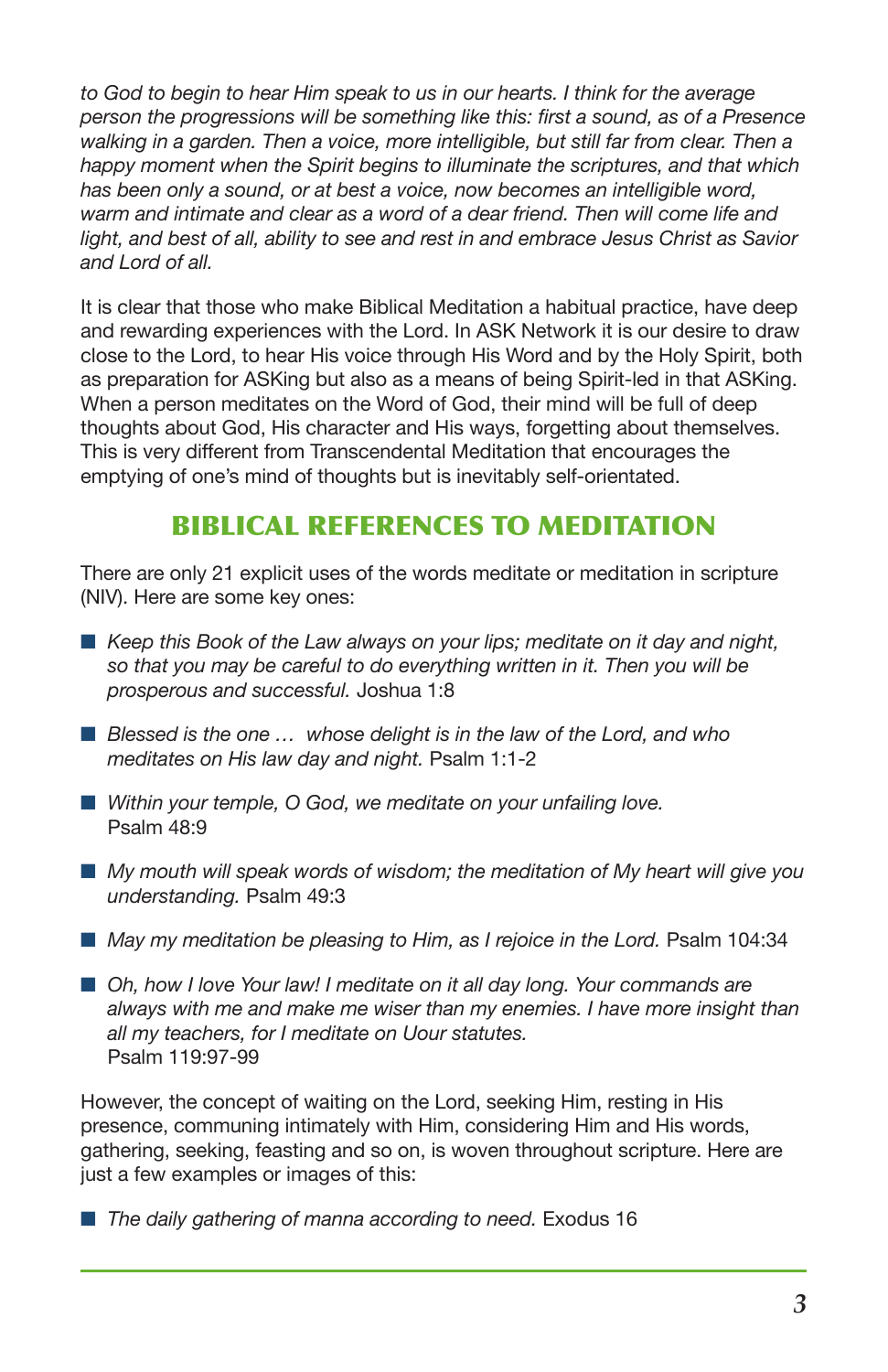- *I delight to sit in His shade, and His fruit is sweet to my taste. Let Him lead me to the banquet hall, and let His banner over me be love.*  Song of Solomon 2:3-4
- Moreover He said to me, "Son of man, eat what you find; eat this scroll, and *go, speak to the house of Israel." So I opened my mouth, and He caused me to eat that scroll. And He said to me, "Son of man, feed your belly, and fill your stomach with this scroll that I give you." So I ate, and it was in my mouth like honey in sweetness.* Ezekiel 3:1-3
- n *Disciples on the road to Emmaus: When He was at the table with them, He took bread, gave thanks, broke it and began to give it to them. Then their eyes were opened and they recognized Him, and He disappeared from their sight. They asked each other, "Were not our hearts burning within us while He talked with us on the road and opened the Scriptures to us?"* Luke 24:30-32
- Here I am! I stand at the door and knock. If anyone hears my voice and opens *the door, I will come in and eat with that person, and they with me. Revelation*  $3:20$

There are many more examples than this. You can enjoy looking for them for yourself as you read through the Bible. For sure you will find that meditating on the Word of God is thoroughly biblical!

#### HOW TO MEDITATE ON THE WORD OF GOD

The object here is to offer some steps that can be followed in order to receive from the Word of God. In no way are these guidelines intended to be prescriptive, needing to be legalistically followed; but follow them as the Lord leads and your times of meditation in the Word will become increasingly rich and rewarding. If your meditation time is personal and part of a regular devotional practice, most likely you will not come to the Word with an agenda, rather you will be coming to the Word with the expectation that the Lord will speak as He wants. The only slight difference when you are coming to the Word in order to pray about a specific subject, is that then you will be trusting the Holy Spirit to help you select a passage of scripture that will have truths in it to apply to this prayer focus. For instance, the Letter to the Ephesians is such a rich portion of scripture concerning the Bride of Christ, one would expect that meditating in those chapters would reveal all sorts of wonderful truths to apply in prayer for the Church. In fact Jesus is described as applying the Word to the Church Himself: *Christ loved the church and gave Himself up for her to make her holy, cleansing her by the washing with water through the word, and to present her to Himself as a radiant church, without stain or wrinkle or any other blemish, but holy and blameless.* (Ephesians 5:26-27) Therefore, as we meditate we will have the subject or focus for prayer constantly in our minds, applying the Word to that through our meditation first, and then in our ASKing.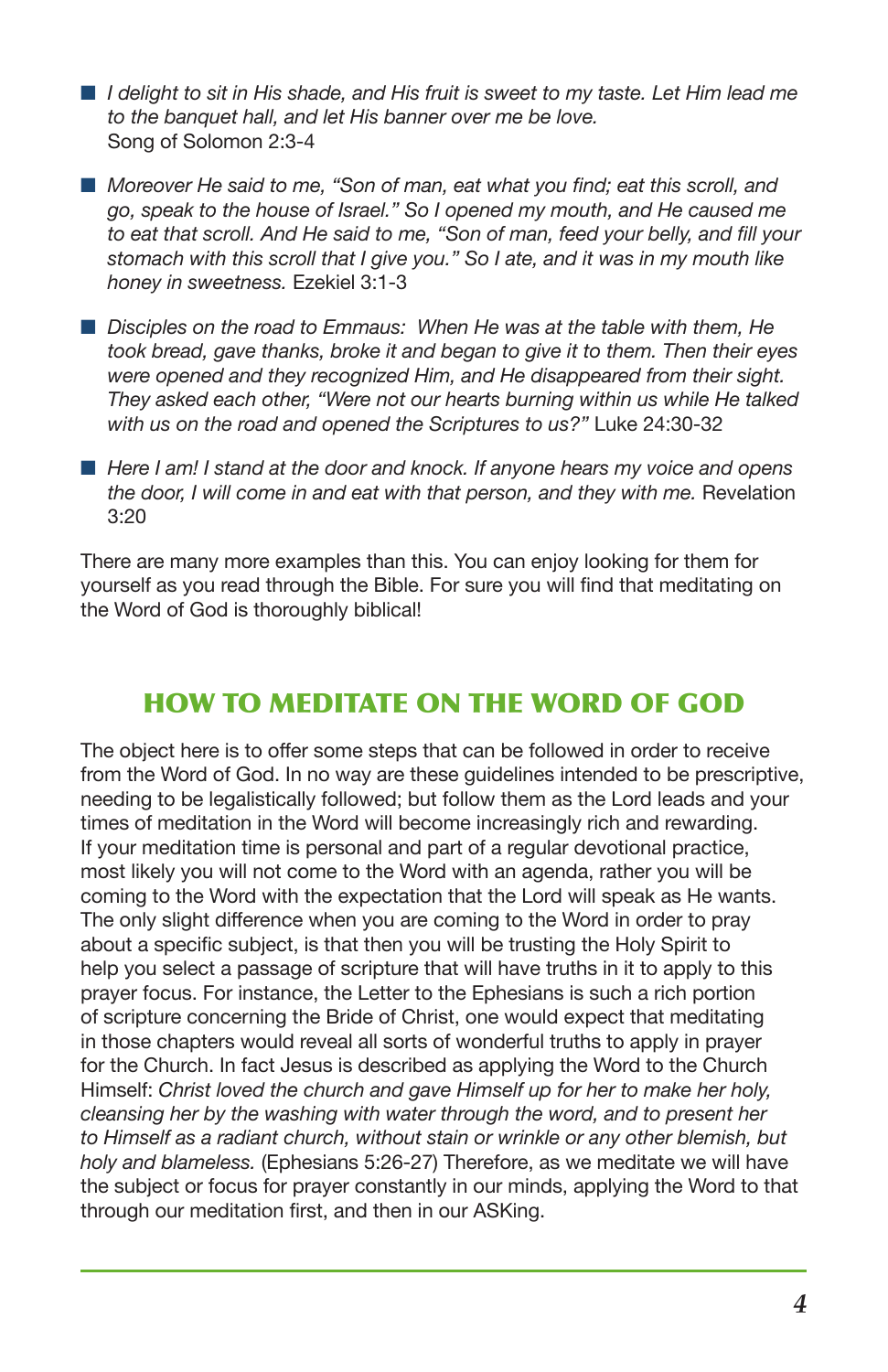#### *Suggested guidelines:*

- **Find quietness.** It is helpful to be in a place that is literally quiet, but it is also necessary to ask the Lord to remove any distractions form our minds. Pray for any intrusive thoughts from the world, the flesh or the devil to be removed, and consecrate your mind to receive holy thoughts from the Holy Spirit.
- Begin with worship. This can be as simple as acknowledging who God is (see Names of God on page 7) as we worship with singing; that may include singing familiar songs or hymns, but you could also take passages of scripture or psalms and sing them in freeform as led by the Spirit. There is power in declaring who this God is who we are about to ask to do great things. It also prepares out hearts to ask and quickens our faith.
- **n Focus for ASKing.** If you do not have a subject for prayer in mind, whether you are praying on your own or with others, be intentional to ask the Lord to show you what it is He wants you to ASK about. As you meditate you will be keeping the focus in mind and applying the truth of the Word to it.
- Passage of Scripture. Choose a passage, it might be as short as one verse but probably not longer than a chapter. Look at the context, as this will help your understanding. Read it slowly and repeatedly if need be. Ask the Holy Spirit to begin to highlight what it is the Lord wants to show you, what understanding He wants you to have. You may find one word gets your attention, or an idea or particular verse, the verbs, or someone's name and so on. Stop and ponder that one thing. Allow yourself to think creatively about it. Other verses might come to mind that are associated with it. As you meditate you will have all sorts of wonderful thoughts, understanding and revelation coming to mind. You need to trust the Lord is speaking and you will begin to see why it applies to the focus you have for prayer. It is difficult to explain the wonder of this to someone who has not experienced it, but truly you will see things in the Word of God you have never seen before, even in passages you may be extremely familiar with.
- **Record your meditation.** If you are able you may find it helpful to write down all the thoughts you have. This has many benefits: its helps you order your thinking, it makes it easier to pray through all you have received, and it gives you a record so that you can check later how God answered your prayers.
- Understanding from meditation. Once you sense you have completed your meditation and have some specific things to pray you can begin to do so. If you are praying with others you should all share briefly what understanding you have received. You will be amazed at how everyone's meditations fit together giving you all a more complete picture.
- **n Application of meditation.** The truths that you gain through meditation will have a personal application for you first. Once you have received that understanding for yourself you are ready to apply it to whatever focus you are asking for. It is like getting a strategy as to how you should be praying. Pray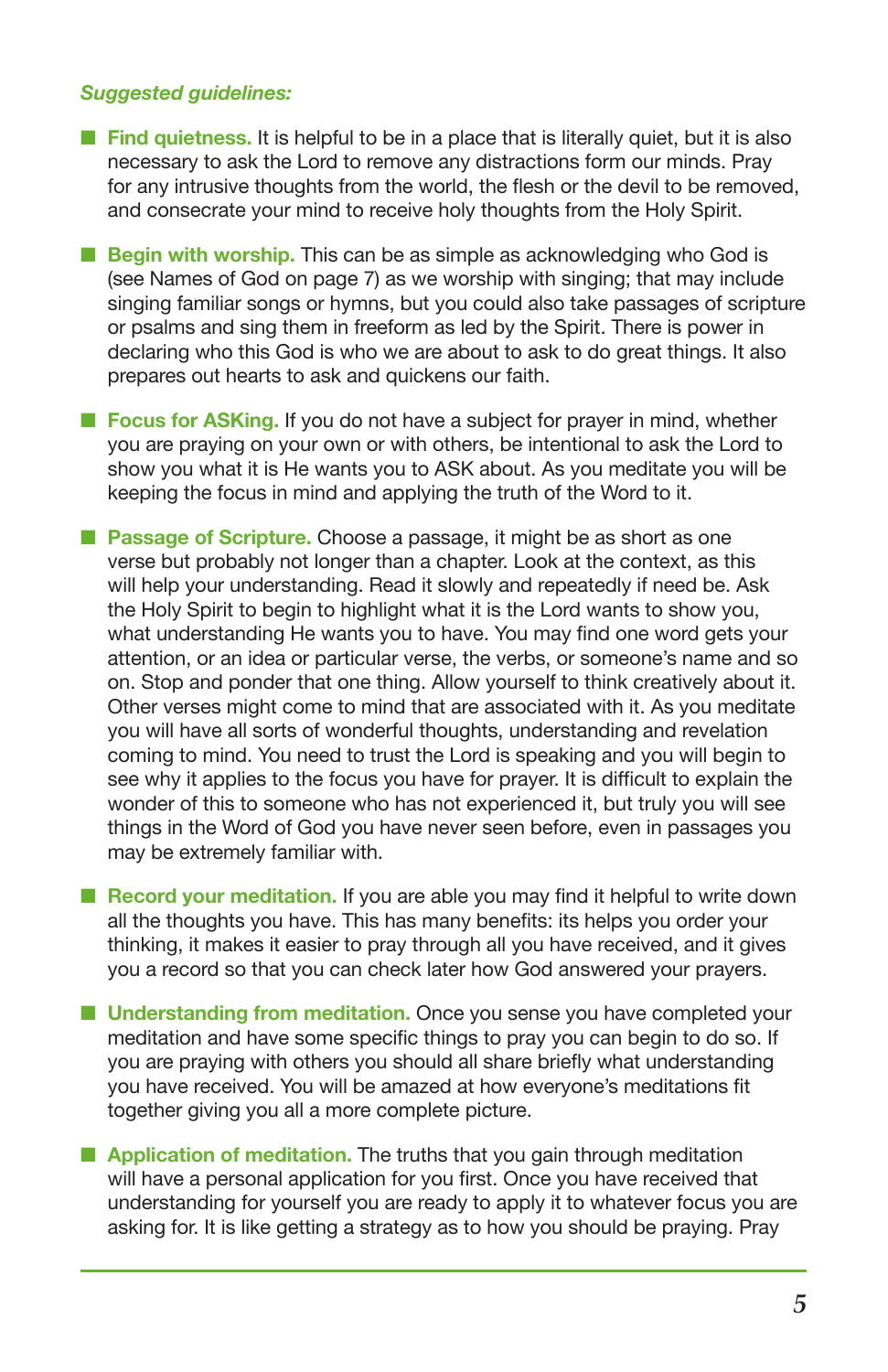out what you have received with authority, confident that these things have been shown you by God and He wants to answer your ASKIng.

**n Thanksgiving.** Close your time of meditation and prayer thanking God for allowing you to see new things from His Word, like fresh bread. Also thank Him that He will in His gracious faithfulness answer your ASKing.

## BENEFITS OF BIBILCAL MEDITATION

There are many benefits to mediating in the Word fo God. One way to get a sense of how many blessings there are is to read through Pslam 119 where numerous examples are listed. James 1:21 says: *humbly accept the word planted in you, which can save you.* This is a marvelous truth. As the Word becomes part of who we are, forming us, we can literally be delivered from our own ways to the righteousness of Christ. Hebrews 4:12 Confirms the Word of God *penetrates even to the dividing of soul and spirit.* The greatest benefit of all is that through HIs Word we get to know God better and to be in ever-increasingly intimate relationship with HIm.

## ASKING WITH THE WORD

*The unfolding of your words gives light; it gives understanding to the simple.* Psalm 119:130

This verse confirms that meditating on the Word of God brings understanding and revelation. If we wait on the Lord, allowing the Holy Sprit to order our meditation, we will find ourselves well prepared to pray according to the will of God. Praying His Word back to Him is a sure way to do that. Isaiah 55:11 declares that God says: *My word that goes out from my mouth: It will not return to me empty, but will accomplish what I desire and achieve the purpose for which I sent it.*

Praying His Word with depth of understanding can be even more on target. This is why ASK Network seeks to follow biblical principles in all its activities but also actually bases prayers upon what God speaks out of His Word, which has great impact. As Psalm 29 testifies to the fact that: *The voice of the Lord is powerful; the voice of the Lord is majestic.* (V.2)

#### LEARNING FROM OTHERS

Here are just a few examples of those who used the words of scripture to speak back to God what was already recorded in His Word, either direct quotations or inferences.

**n** David  $-2$  Samuel 22 **n** Jonah  $-$  Jonah 2 **n** Peter  $-$  Acts 2  $\blacksquare$  Paul — Romans 9  $\blacksquare$  Jesus — Matthew 27

May ASK Network continue in this rich and powerful history.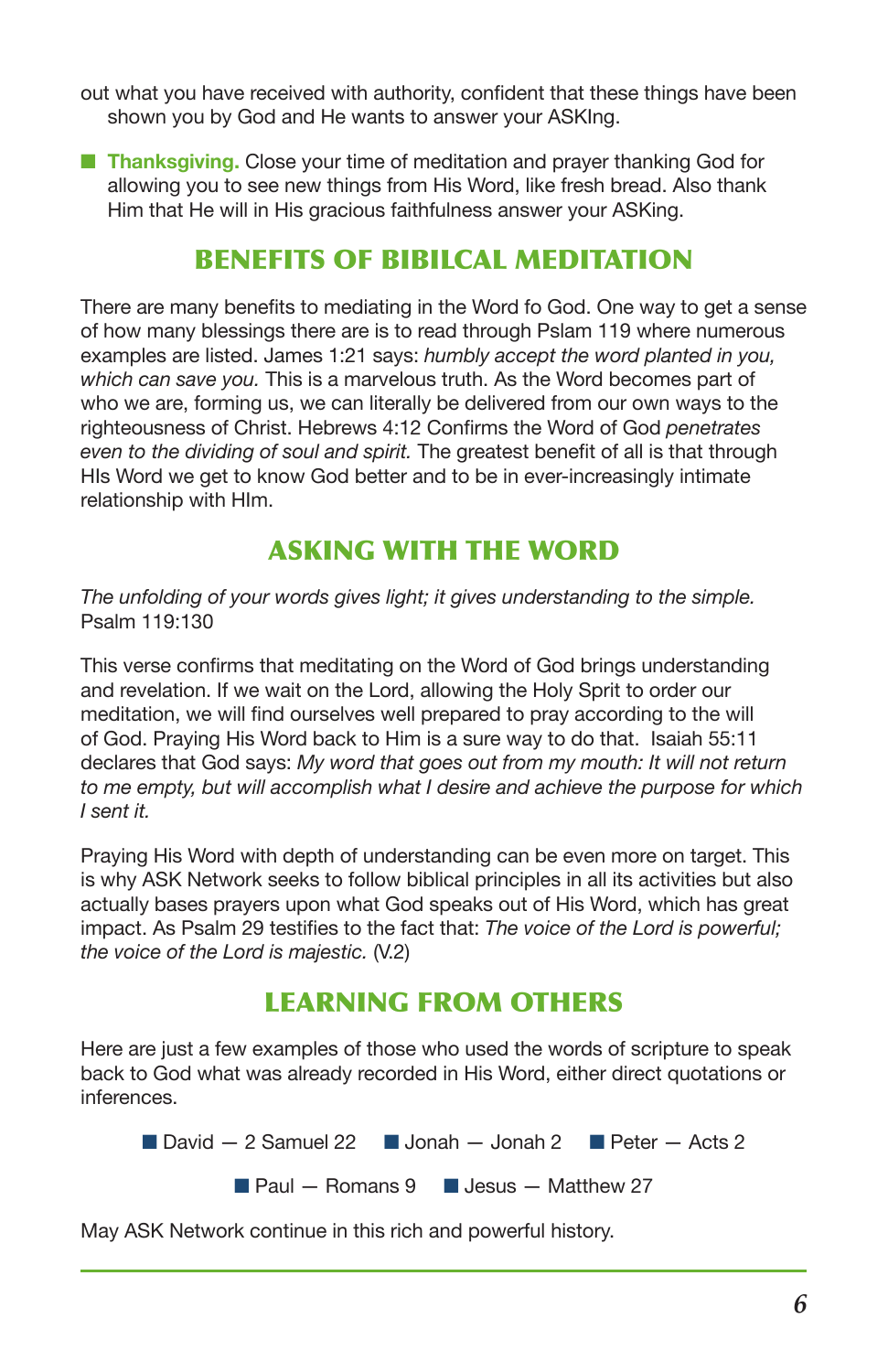#### THE NAMES OF GOD

*You have exalted above all things Your name and Your word.* Psalm 138:2

This booklet has sought to show that the Word of God is a living Word. Hebrews 4:12 describes it like this: *For the Word of God is alive and active. Sharper than any double-edged sword.* But in our pursuit of God's truth through meditation on His Word let us not neglect the character of God, the faithful Answerer of ASKIng. Here are the names He uses to reveal His character in the early pages of scripture, but throughout the Bible He has many names and descriptions. Do not hesitate to declare any of them and call upon Him as such in your ASKing.

| Yehovah Tzevaot God of Hosts 1 Samuel 17:45             |
|---------------------------------------------------------|
| Yehovah Elyon Most High God Psalm 7:17                  |
| Yehovah Ro'l  God is Shepherd Psalm 23:1                |
| Yehovah Yireh God is Provider Genesis 22: 14            |
| Yehovah Nissi God is a Banner Exodus 17:15              |
| Yehovah Shalom  God is Peace Judges 6:24                |
| Yehovah Shamah  Jehovah is There Ezekiel 48:35          |
| Yehovah Tzidkenu  God is Righteousness Jeremiah 23:6    |
| Yehovah Mekadesh-chem  God is Sanctifier Leviticus 20:8 |
| Yehovah Ropha-cha God is Healer Exodus 15:26            |
|                                                         |
| El Elohei Yisrael God, the God of Israel Genesis 33:20  |
|                                                         |
|                                                         |
|                                                         |
|                                                         |
|                                                         |

*Now to him who is able to establish you in accordance with my gospel, the message I proclaim about Jesus Christ, in keeping with the revelation of the mystery hidden for long ages past, but now revealed and made known through the prophetic writings by the command of the eternal God… — to the only wise God be glory forever through Jesus Christ! Amen.* Romans 6:25